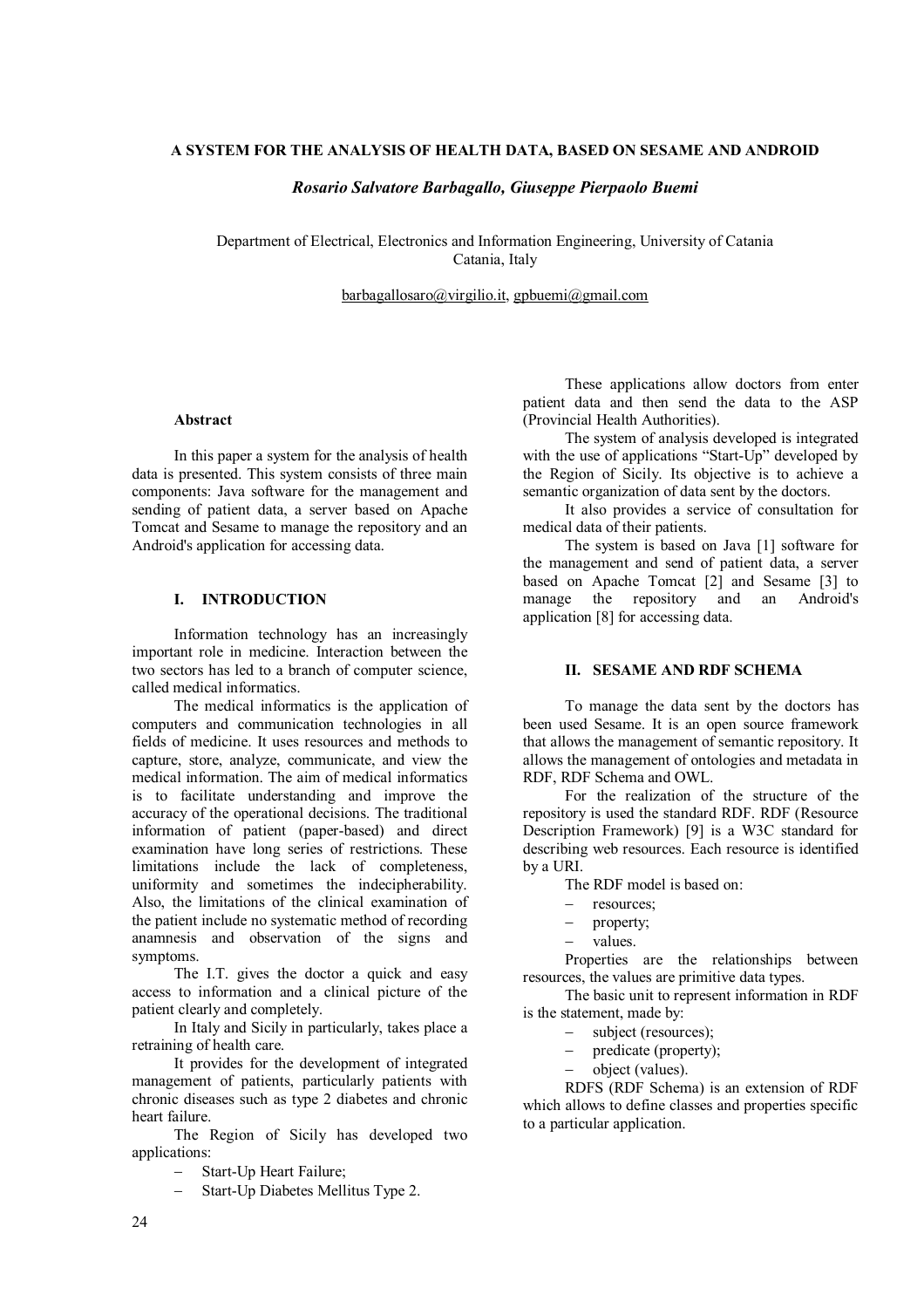### **III. APPLICATION SIDE DOCTOR SEND DATA**

For integration with applications developed by the Region of Sicily [11], has been made a Java software. It allows the doctor to manage core operations to be made. At the first start, the doctor must enter information that will be managed by a suitable encryption system.

Once registered, the doctor has available an interface that allows you to perform basic tasks:

- add or remove programs "Start-Up";
- use the programs "Start-Up ";
- sending data entered to ASP;

 documentation of consultation for programs "Start-Up".

| Medical Division<br>MedicalDivision Installa Avvia Modifica Aiuto |                                          | $-1$                                                                                                                                                                                                       |
|-------------------------------------------------------------------|------------------------------------------|------------------------------------------------------------------------------------------------------------------------------------------------------------------------------------------------------------|
|                                                                   | Dati Medico                              |                                                                                                                                                                                                            |
| <b>Nome</b>                                                       | <b>DoctorName</b>                        |                                                                                                                                                                                                            |
| Cognome                                                           | DoctorSurname                            |                                                                                                                                                                                                            |
| Codice Medico                                                     | 000003                                   |                                                                                                                                                                                                            |
|                                                                   | <b>Medical Division About</b><br>Confern | $\overline{\mathbf{x}}$                                                                                                                                                                                    |
|                                                                   |                                          | <b>Medical Division</b><br>Software gestione schede start up regione sicilia con repository semantico.<br><b>Product Version: 1.0</b><br>Vendor:<br>B2B.<br>http://appframework.dev.java.net/<br>Homepage: |
| MedicalDivision@ B2B                                              |                                          | Chiudi                                                                                                                                                                                                     |

Fig. 1: Application side doctor, send data

# **IV. APPLICATION SERVER SIDE**

The Server for data management is divided into two components:

component for managing the repository;

 management component of the web service.

The management component of the repository uses Apache Tomcat and Sesame. Apache Tomcat is an open source web container, which provides a platform for running web applications developed in Java. It allows to set the framework to create a Sesame repository for semantic data.

The structure of the repository is done through an RDF Schema, which organizes information from the data received.

This component uses the SSH protocol [5] for secure reception of data sent by the doctors. After receiving the data, the component parses the data to get a file in XML format [3]. The resulting file, created based on the structure of the RDF Schema, is included in the semantic repository.

The second component (managed by the web service) exposes methods to retrieve the information contained in the semantic repository.

The information is retrieved through the use of SPAROL query [10] from the repository.

SPARQL is a query language for RDF that allows to extract information from a semantic repository.

RDF defines concepts and relationships through the statement, if there are any common elements emerge a graph of knowledge. SPARQL allows to search the sub-graphs corresponding to the request made by the query.

In the system, the communication between the web service and the application Android is through HTTPS .

HTTPS is a protocol that allows the transfer of confidential data on the web, creates an encrypted communication channel between the client and the server through an exchange of certificates. Given this channel is used inside the HTTP protocol for communication.

## **5. APPLICATION SIDE DOCTOR REFERENCE DATA**

The system of data analysis is part of the medical informatics. For this reason we have developed an application for a device (PDA) running Android.

The Android application allows to do:

- see patient information;
- see the statistics of the patients.

When the program starts, the doctor must enter code and password provided from the ASP.



Fig. 2: Login page of Android application

The Android application sends the login data through an HTTPS request [7] to the web service and waits for the result of authentication.

If the outcome is positive, the doctor through a specific interface, can consult the list of the patients or some statistics information.